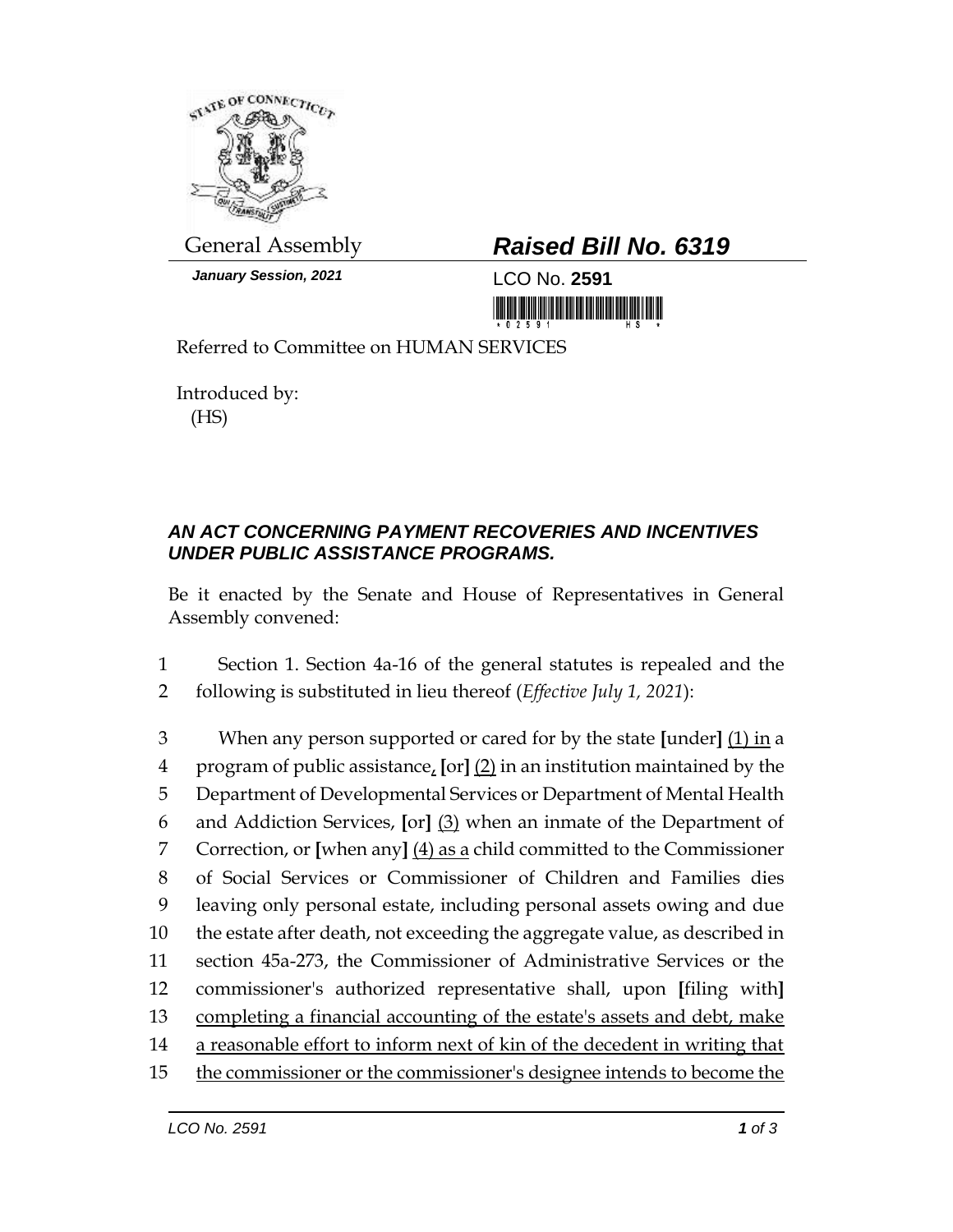legal representative of the estate for the purpose of securing partial or full reimbursement of the claim of the state for care or assistance rendered to the decedent. The commissioner, or the commissioner's designee, not later than thirty days after making a reasonable effort to contact next of kin of the decedent, shall file with the probate court having jurisdiction of such estate a certificate that the total estate is under the aggregate value, as described in section 45a-273, and the claim of the state, together with the expense of last illness not exceeding three hundred seventy-five dollars and funeral and burial expenses in 25 accordance with section 17b-84 or section 17b-131, equals or exceeds the amount of such estate. **[**, be issued a certificate by said court**]** The court shall issue a certificate to the commissioner, or the commissioner's designee, stating that the commissioner, or the commissioner's designee, is the legal representative of such estate **[**only for the following purpose. The commissioner shall have authority to**]** and may claim such estate, the commissioner's receipt for the same to be a valid discharge of the liability of any person turning over the same, and **[**to**]** settle the same by payment of the expense of last illness not exceeding three hundred seventy-five dollars, expense of funeral and burial in accordance with section 17b-84 or 17b-131 and the remainder as partial or full reimbursement of the claim of the state for care or assistance rendered 37 to the decedent. The commissioner, or the commissioner's designee, shall file with said probate court a statement of the settlement of such estate as herein provided.

 Sec. 2. Subsection (c) of section 4-216 of the general statutes is repealed and the following is substituted in lieu thereof (*Effective July 1, 2021*):

 (c) The secretary shall establish **[**a pilot**]** an incentive program for nonprofit providers of human services that shall (1) allow providers who otherwise meet contractual requirements to retain **[**a percentage of**]** any savings realized by the providers from the contracted cost for services, and (2) provide that future contracted amounts from the state for the same types of services are not reduced solely to reflect savings achieved in previous contracts by such providers. **[**The pilot incentive